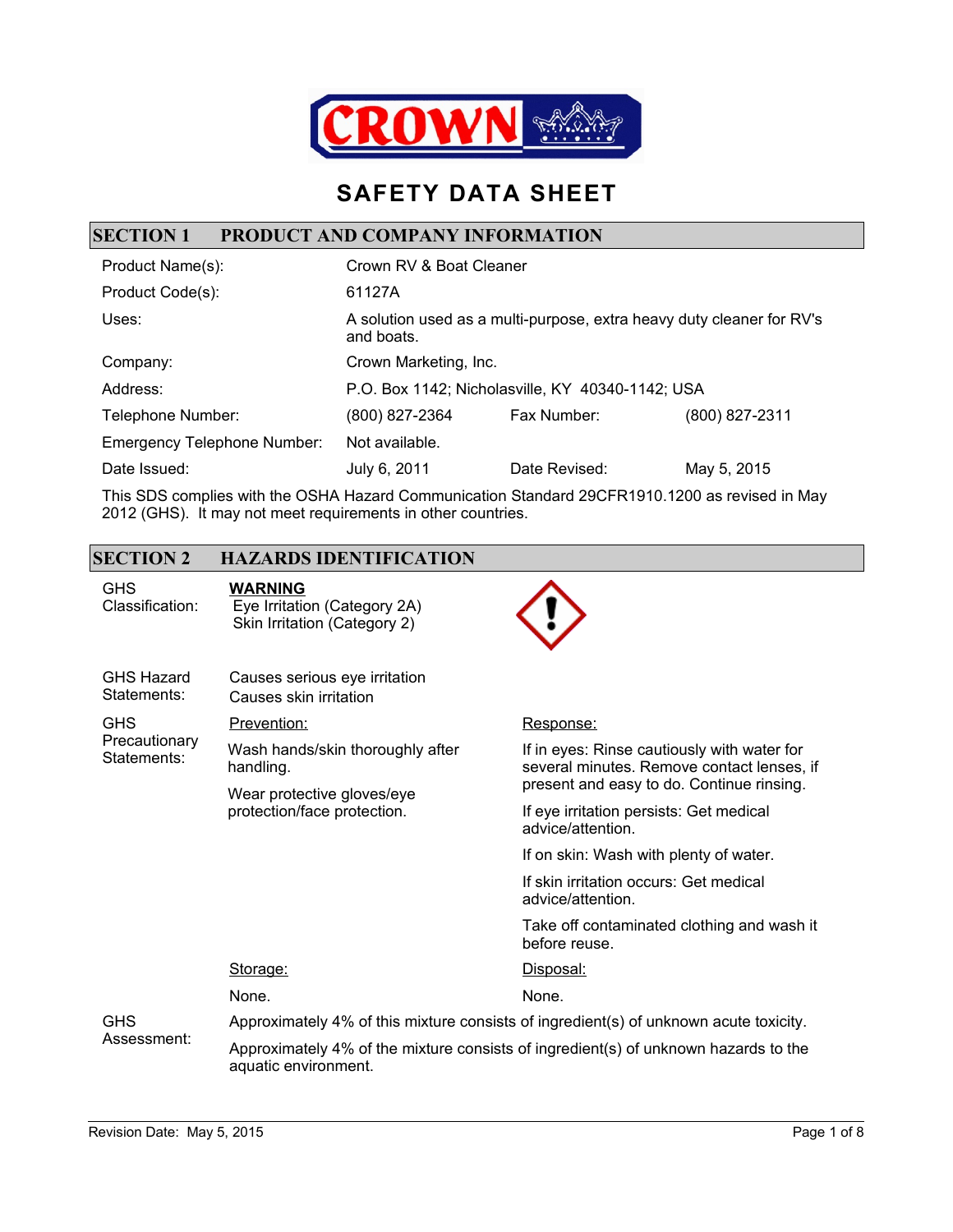### **SECTION 3 COMPOSITION / INGREDIENTS**

| <b>Component</b>                       | <b>CAS Number</b> | <b>EC Number</b> | <b>Concentration</b> |
|----------------------------------------|-------------------|------------------|----------------------|
| <b>IWater</b>                          | 7732-18-5         | 231-791-2        | $85.0 - 97.0\%$      |
| <b>Ethylene Glycol Monobutyl Ether</b> | 111-76-2          | 203-905-0        | $3.0 - 3.9\%$        |
| Sodium metasilicate                    | 6834-92-0         | 229-912-9        | $0.5 - 2.0\%$        |

Trade Secret Claims: Specific chemical identity and/or exact percentage (concentration) of components has been withheld as a trade secret.

#### **SECTION 4 FIRST AID MEASURES**

| First Aid - Eyes:               | In case of contact, immediately flush eyes with plenty of water for at least 15<br>minutes. Get medical attention, if irritation develops.                                                                                                                                                                                                                                                                       |
|---------------------------------|------------------------------------------------------------------------------------------------------------------------------------------------------------------------------------------------------------------------------------------------------------------------------------------------------------------------------------------------------------------------------------------------------------------|
| First Aid - Skin:               | In case of contact, immediately flush skin with plenty of water for at least 15<br>minutes while removing contaminated clothing and shoes. Get medical attention<br>immediately if irritation develops and/or persists. Wash contaminated clothing<br>before reuse.                                                                                                                                              |
| First Aid - Ingestion:          | If swallowed and feel unwell, call a physician or poison control center. DO NOT<br>induce vomiting unless directed to do so by a physician or poison control center. If<br>victim is fully conscious, give a cupful of water. Never give anything by mouth to<br>an unconscious person.                                                                                                                          |
| First Aid - Inhalation:         | If respiratory symptoms or other symptoms of exposure develop, move victim away<br>from source of exposure and into fresh air. If symptoms persist, seek immediate<br>medical attention. If victim is not breathing, clear airway and immediately begin<br>artificial respiration. If breathing difficulties develop, oxygen should be<br>administered by qualified personnel. Seek immediate medical attention. |
| Effects - Acute and<br>Delayed: | Important Symptoms / Tissue redness/irritation, headache, nausea.                                                                                                                                                                                                                                                                                                                                                |
| Advice to Physician:            | Treat symptomatically.                                                                                                                                                                                                                                                                                                                                                                                           |

#### **SECTION 5 FIRE FIGHTING MEASURES**

| <b>Extinguishing Media:</b>                               | Treat surrounding material. Water spray, dry chemical, carbon dioxide, or<br>foam is recommended. Carbon dioxide can displace oxygen. Use caution<br>when applying carbon dioxide in confined spaces. |
|-----------------------------------------------------------|-------------------------------------------------------------------------------------------------------------------------------------------------------------------------------------------------------|
| Specific Hazards:                                         | This product is not flammable. This product may give rise to hazardous<br>vapors in a fire. Vapors/fumes may be irritating, corrosive and/or toxic.                                                   |
| Protective equipment and<br>procedures for fire-fighters: | Wear full protective clothing and self-contained breathing apparatus.                                                                                                                                 |
| <b>Additional Advice:</b>                                 | None.                                                                                                                                                                                                 |

### **SECTION 6 ACCIDENTAL RELEASE MEASURES**

| <b>Spill Procedures:</b>          | Wipe up spills with an absorbent towel/material and transfer into suitable<br>containers for recovery or disposal. Finally flush area with water.                                                                                            |
|-----------------------------------|----------------------------------------------------------------------------------------------------------------------------------------------------------------------------------------------------------------------------------------------|
| Personal Precautions:             | Wear suitable protective clothing.                                                                                                                                                                                                           |
| <b>Environmental Precautions:</b> | BULK QUANTITIES: Prevent this materials from entering drains or water<br>courses. Do not discharge directly to a water source. Advise Authorities if<br>spillage has entered watercourse or sewer or has contaminated soil or<br>vegetation. |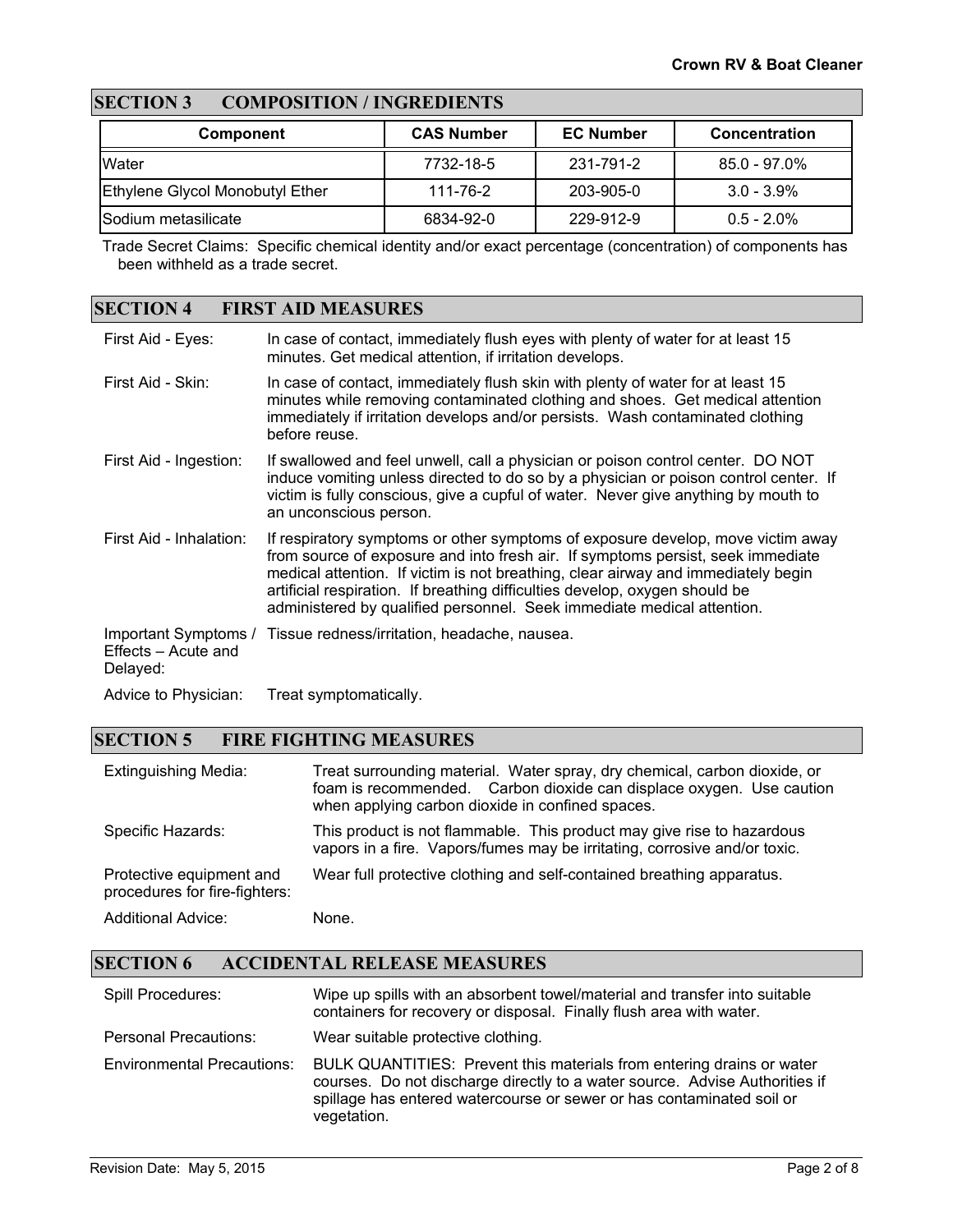### **SECTION 7 HANDLING AND STORAGE**

| Handling:                 | Use this material in a well-ventilated area. If exposed to the solution, avoid contact<br>with skin and eyes. Wash thoroughly after handling solution.                                     |
|---------------------------|--------------------------------------------------------------------------------------------------------------------------------------------------------------------------------------------|
| Storage:                  | Use and store this material in dry areas at ambient temperatures away from heat,<br>direct sunlight and hot metal surfaces. Keep away from any incompatible materials<br>(see Section 10). |
| <b>Additional Advice:</b> | Store in original container. Store as directed by the manufacturer.                                                                                                                        |

### **SECTION 8 EXPOSURE CONTROLS AND PERSONAL PROTECTION**

| Occupational Exposure<br>Standards:     | Exposure limits are listed below, if they exist.                                                                                                                                                                    |
|-----------------------------------------|---------------------------------------------------------------------------------------------------------------------------------------------------------------------------------------------------------------------|
| Water:                                  | None.                                                                                                                                                                                                               |
| Ethylene Glycol<br>Monobutyl Ether:     | ACGIH TLV: 20 ppm TWA.<br>EU: 20 ppm (98mg/m3) TWA.<br>EU: 50 ppm (246mg/m3) STEL.<br>UK: 25 ppm TWA.<br>UK: 50 ppm STEL.<br>OSHA PEL: 50 ppm TWA.                                                                  |
| Sodium metasilicate:                    | None.                                                                                                                                                                                                               |
| <b>Engineering Control</b><br>Measures: | Engineering methods to prevent or control exposure are preferred. Methods<br>include process or personnel enclosure, mechanical ventilation (local<br>exhaust), and control of process conditions.                  |
| <b>Respiratory Protection:</b>          | A NIOSH certified self-contained breathing apparatus or air purifying<br>respirator with an organic cartridge may be used under conditions where<br>airborne concentrations are expected to exceed exposure limits. |
| Hand Protection:                        | The use of gloves impervious to the specific material handled is advised to<br>prevent skin contact, possible irritation and skin damage (see glove<br>manufacturer literature for information on permeability).    |
| Eye Protection:                         | Approved eye protection to safeguard against potential eye contact,<br>irritation, or injury is recommended. Depending on conditions of use,<br>goggles or a face shield may be necessary.                          |
| <b>Body Protection:</b>                 | Not required under normal use.                                                                                                                                                                                      |

#### **SECTION 9 PHYSICAL AND CHEMICAL PROPERTIES**

| <b>Physical State:</b>                        | Liquid                                                                                  |
|-----------------------------------------------|-----------------------------------------------------------------------------------------|
| Color:                                        | Colorless                                                                               |
| Odor:                                         | Mild, ether-like                                                                        |
| Odor Threshold:                               | 9.3 mg/l (Ethylene glycol monobutyl ether)                                              |
| pH:                                           | $12.0 - 13.0$                                                                           |
| Melting Point/Range (°C/°F):                  | ca. $0^{\circ}$ C / 32 $^{\circ}$ F (Water)                                             |
| Boiling Point/Range (°C/°F):                  | ca. 100°C / 212°F (Water)                                                               |
| Flash Point (PMCC) (°C/°F):                   | > 94°C / 201°F                                                                          |
| Evaporation Rate:                             | Not available.                                                                          |
| Flammability / Explosivity Limits in Air (%): | Not available.                                                                          |
| Vapor Pressure:                               | 0.88 mmHg (25°C) (Ethylene glycol monobutyl ether)<br>23.8 mmHg $(25^{\circ}C)$ (Water) |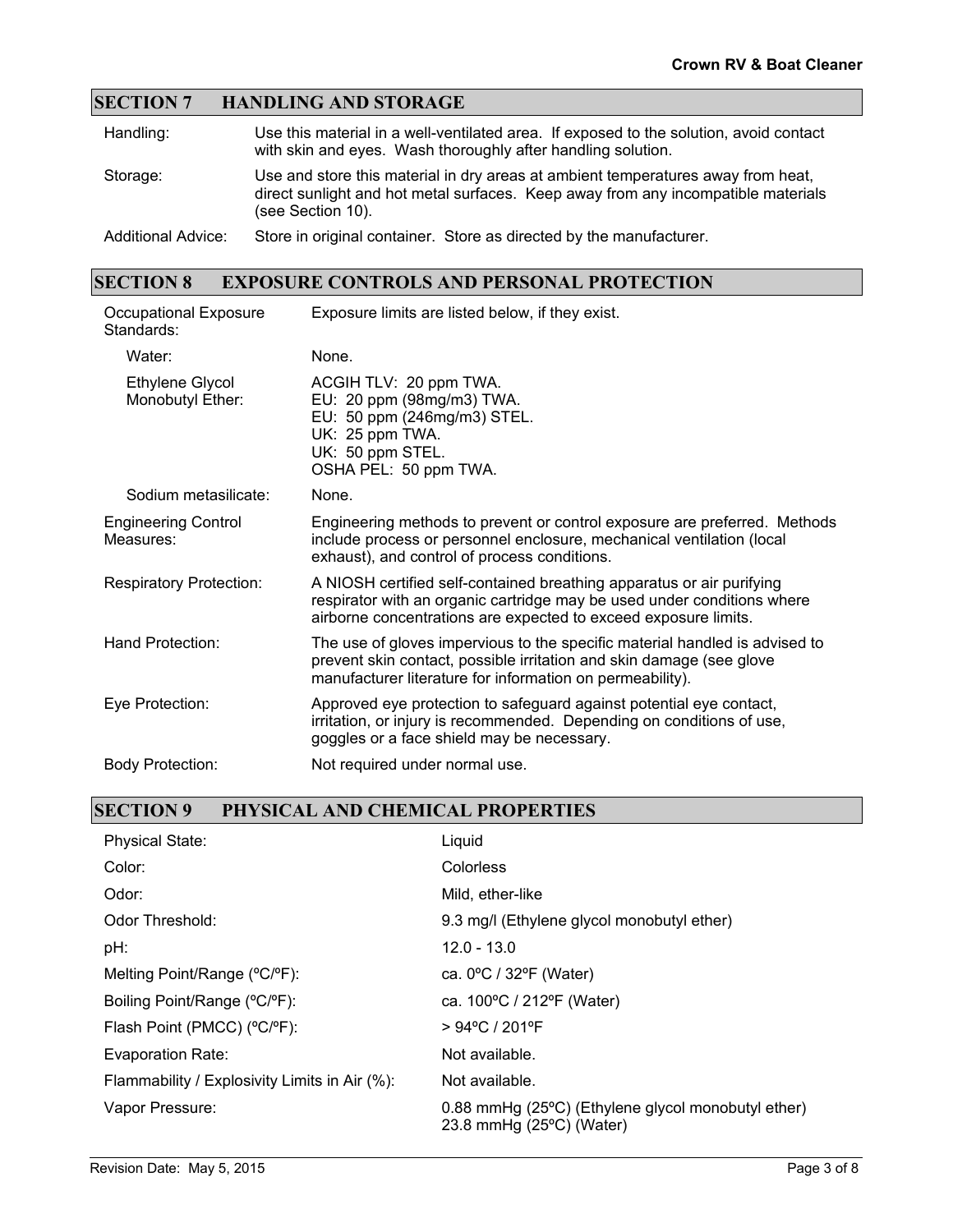### **SECTION 9 PHYSICAL AND CHEMICAL PROPERTIES**

| Vapor Density (Air = $1$ ):           | Not available.                                  |
|---------------------------------------|-------------------------------------------------|
| <b>Relative Density:</b>              | 1.022(20°C)                                     |
| Solubility in Water:                  | Completely soluble.                             |
| <b>Partition Coefficient:</b>         | Not available.                                  |
| Autoignition Temperature (°C/°F):     | Not available.                                  |
| Decomposition Temperature (°C/°F):    | Not available.                                  |
| Viscosity:                            | Not available.                                  |
| <b>Explosive Properties:</b>          | None.                                           |
| <b>Oxidizing Properties:</b>          | None.                                           |
| Volatile Organic Content (VOC) (g/l): | ca. 30.7 - 39.9 g/l (as defined by 40CFR51.100) |

#### **SECTION 10 STABILITY AND REACTIVITY**

| Reactivity:                          | Product will not undergo additional reaction.                                                                                            |
|--------------------------------------|------------------------------------------------------------------------------------------------------------------------------------------|
| Stability:                           | Stable under normal storage conditions.                                                                                                  |
| Hazardous Polymerization:            | Will not occur.                                                                                                                          |
| Conditions to Avoid:                 | Contact with incompatible materials, excessive heat.                                                                                     |
| Incompatibilities:                   | Oxidizing agents, strong acids.                                                                                                          |
| Hazardous Decomposition<br>Products: | Oxides of carbon, oxides of nitrogen, oxides of phosphorus, oxides of<br>sodium, oxides of sulfur, oxides of silicon, toxic by-products. |

#### **SECTION 11 TOXICOLOGICAL INFORMATION**

*If available, toxicity data for the product is given; otherwise component data is listed.*

| <b>Acute Toxicity:</b>                | This product is not expected to be appreciably toxic.<br>(Water) No data.<br>(Ethylene glycol monobutyl ether) Oral LD50 (rat) 1.48 g/kg; Dermal LD50<br>(rabbit) 400 mg/kg; Inhalation LC50 (rat) 450-486 ppm/4 hr<br>(Sodium metasilicate) Oral LD50 (rat) 1280 mg/kg |
|---------------------------------------|-------------------------------------------------------------------------------------------------------------------------------------------------------------------------------------------------------------------------------------------------------------------------|
| Skin Corrosion / Irritation:          | The product may be irritating to the skin.<br>(Water) No data.<br>(Ethylene glycol monobutyl ether) Slightly irritating to skin (rabbit).<br>(Sodium metasilicate) Corrosive to skin.                                                                                   |
| Serious Eye Damage /<br>Irritation:   | The product may be severely irritating to the eyes.<br>(Water) No data.<br>(Ethylene glycol monobutyl ether) Irritating to eyes (rabbit)<br>(Sodium metasilicate) Corrosive to eyes (rabbit). Irritating to eyes (rabbit -<br>$5\%)$                                    |
| Respiratory or Skin<br>Sensitization: | The product is not expected to be dermally sensitizing.<br>(Water) No data.<br>(Ethylene glycol monobutyl ether) Not sensitizing in guinea pigs.<br>(Sodium metasilicate) Not dermally sensitizing (mouse).                                                             |
| Mutagenicity:                         | This product is not expected to be mutagenic.<br>(Water) No data.<br>(Ethylene glycol monobutyl ether) Generally not regarded as genotoxic.<br>(Sodium metasilicate) Not mutagenic (Ames test system and chromosome<br>aberration assay).                               |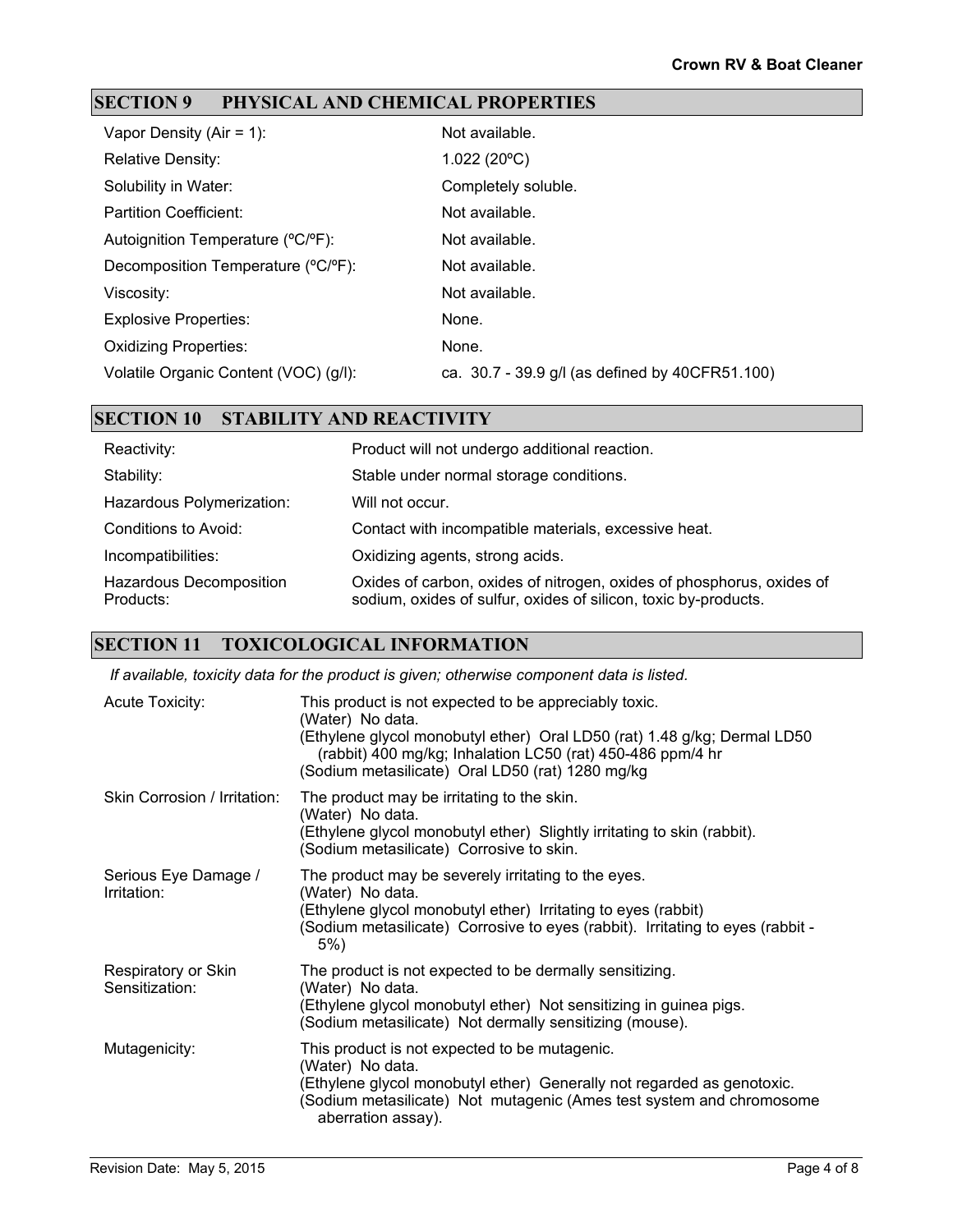#### **SECTION 11 TOXICOLOGICAL INFORMATION**

| Carcinogenicity:                                                                                   | This product is not expected to be carcinogenic.<br>(Water) No data.<br>(Ethylene glycol monobutyl ether) In inhalation studies there was some<br>evidence of carcinomas of the liver and stomach in mice. Studies on rats<br>were equivocal. Classified as non-carcinogenic in humans (IARC).<br>(Sodium metasilicate) No data. |
|----------------------------------------------------------------------------------------------------|----------------------------------------------------------------------------------------------------------------------------------------------------------------------------------------------------------------------------------------------------------------------------------------------------------------------------------|
| Reproductive /<br>Developmental Toxicity:                                                          | This product is not expected to be developmentally harmful.<br>(Water) No data.<br>(Ethylene glycol monobutyl ether) No adverse reproductive or developmental<br>effects have been observed at less than toxic doses.<br>(Sodium metasilicate) No data.                                                                          |
| Chronic/Subchronic<br>Toxicity: Specific Target<br>Organ/Systemic Toxicity -<br>Single Exposure:   | (Water) No data.<br>(Ethylene glycol monobutyl ether) Significant changes to red blood cells have<br>been observed in rats and mice.<br>(Sodium metasilicate) No data.                                                                                                                                                           |
| Chronic/Subchronic<br>Toxicity: Specific Target<br>Organ/Systemic Toxicity -<br>Repeated Exposure: | (Water) No data.<br>(Ethylene glycol monobutyl ether) Adverse effects on the central nervous<br>system, kidneys and liver occur at higher exposure concentrations than do<br>the blood effects in rats.<br>(Sodium metasilicate) Orally dosed dogs developed kidney damage; this<br>effect was not observed in rats.             |
| <b>Aspiration Hazard:</b>                                                                          | This product is not expected to be an aspiration hazard.                                                                                                                                                                                                                                                                         |
| Additional Information:                                                                            | None.                                                                                                                                                                                                                                                                                                                            |

#### **SECTION 12 ECOLOGICAL INFORMATION**

*If available, ecological data for the product is given; otherwise component data is listed.*

| <b>Acute Ecotoxicity:</b>  | This product is not expected to be appreciably toxic to aquatic species.<br>(Water) No data.<br>(Ethylene glycol monobutyl ether) LC50 (Rainbow trout) > 1000 mg/l/96 hr;<br>LC50 (Fathead minnow) 2137 mg/l/96 hr; LC50 (Daphnia magna) 1720<br>$mq/l/24$ hr.<br>(Sodium metasilicate) LC50 (Mosquito fish) 2320 mg/l/96 hr. |
|----------------------------|-------------------------------------------------------------------------------------------------------------------------------------------------------------------------------------------------------------------------------------------------------------------------------------------------------------------------------|
| Mobility:                  | (Water) No data.<br>(Ethylene glycol monobutyl ether) Expected to have high mobility based<br>upon an estimated Koc of 67.<br>(Sodium metasilicate) No data.                                                                                                                                                                  |
| Persistence/Degradability: | (Water) No data.<br>(Ethylene glycol monobutyl ether) Expected to rapidly degrade in water.<br>(Sodium metasilicate) No data.                                                                                                                                                                                                 |
| Bioaccumulation:           | (Water) No data.<br>(Ethylene glycol monobutyl ether) An estimated BCF of 3 suggests the<br>potential for bioconcentration in aquatic organisms is low.<br>(Sodium metasilicate) No data.                                                                                                                                     |
| Other adverse effects:     | None.                                                                                                                                                                                                                                                                                                                         |

#### **SECTION 13 DISPOSAL CONSIDERATION**

Environmental precautions: BULK QUANTITIES: Prevent the material from entering drains or water courses. Do not discharge directly to a water source. Advise Authorities if spillage has entered watercourse or sewer or has contaminated soil or vegetation.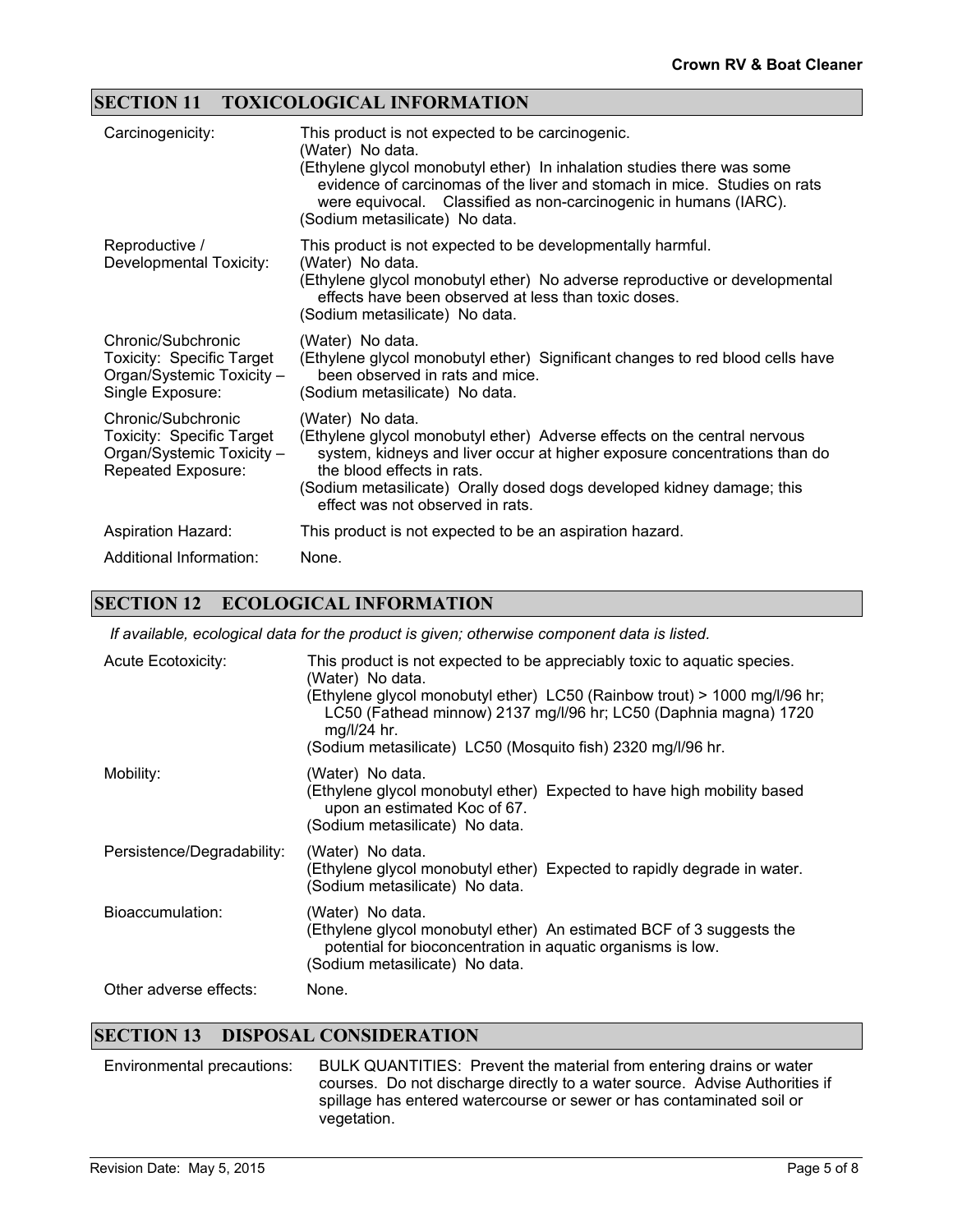#### **SECTION 13 DISPOSAL CONSIDERATION**

| Product Disposal:          | Dispose in accordance with all local, state (provincial), and federal<br>regulations. Under RCRA, it is the responsibility of the product's user to<br>determine at the time of disposal, whether the product meets RCRA criteria<br>for hazardous waste. This is because the product uses, transformations,<br>mixtures, processes, etc. may render the resulting materials hazardous. |
|----------------------------|-----------------------------------------------------------------------------------------------------------------------------------------------------------------------------------------------------------------------------------------------------------------------------------------------------------------------------------------------------------------------------------------|
| <b>Container Disposal:</b> | Do not remove label until container is thoroughly cleaned. Empty<br>containers may contain hazardous residues. This material and its<br>container must be disposed of in a safe way.                                                                                                                                                                                                    |

#### **SECTION 14 TRANSPORT INFORMATION**

| DOT Proper Shipping Name:   | Not regulated. |
|-----------------------------|----------------|
| UN Number:                  | None.          |
| UN Class:                   | None.          |
| <b>UN Packaging Group:</b>  | None.          |
| <b>Reportable Quantity:</b> | None.          |
| Marine Pollutant:           | None.          |

*Transportation classifications may vary by container volume and may be influenced by regional or country variations in regulations. Consult current IATA Regulations prior to shipping by air.*

#### **SECTION 15 REGULATORY INFORMATION**

| US Toxic Substance Control<br>Act:                      | All components of this product are in compliance with the inventory<br>listing requirements of the U.S. Toxic Substances Control Act (TSCA)<br>Chemical Substance Inventory.                                       |
|---------------------------------------------------------|--------------------------------------------------------------------------------------------------------------------------------------------------------------------------------------------------------------------|
| <b>Canadian Domestic Substance</b><br>List:             | All components of this product are listed or exempt from listing on the<br>Domestic Substance List.                                                                                                                |
| EU Existing Inventory of<br><b>Chemical Substances:</b> | All components of this product are in compliance with the inventory<br>listing requirements of the E.U. Existing Inventory of Chemical<br>Substances (EINECS). All components have been pre-listed under<br>REACh. |
| TSCA Sec. 12(b) Export<br>Notification:                 | This product does not contain a chemical at or above de minimis<br>concentrations which requires reporting.                                                                                                        |
| <b>Canadian WHMIS</b>                                   | D.2.B                                                                                                                                                                                                              |
| Classification:                                         | This product has been classified in accordance with the hazard criteria of<br>the CPR and the SDS contains all of the information required by the<br>CPR.                                                          |
| Massachusetts Right-To-Know:                            | This product contains materials subject to disclosure under the<br>Massachusetts' Right-To-Know Law:<br>- Ethylene glycol monobutyl ether                                                                          |
| New Jersey Right-To-Know:                               | This product contains materials subject to disclosure under the New<br>Jersey's Right-To-Know Law:<br>- Ethylene glycol monobutyl ether (0275)                                                                     |
| Pennsylvania Right-To-Know:                             | This product contains materials subject to disclosure under the<br>Pennsylvania's Right-To-Know Law:<br>- Ethylene glycol monobutyl ether                                                                          |
| California Proposition 65:                              | This product contains materials which the State of California has found<br>to cause cancer, birth defects or other reproductive harm:<br>- Ethylene oxide (trace residual - < 20ppm)                               |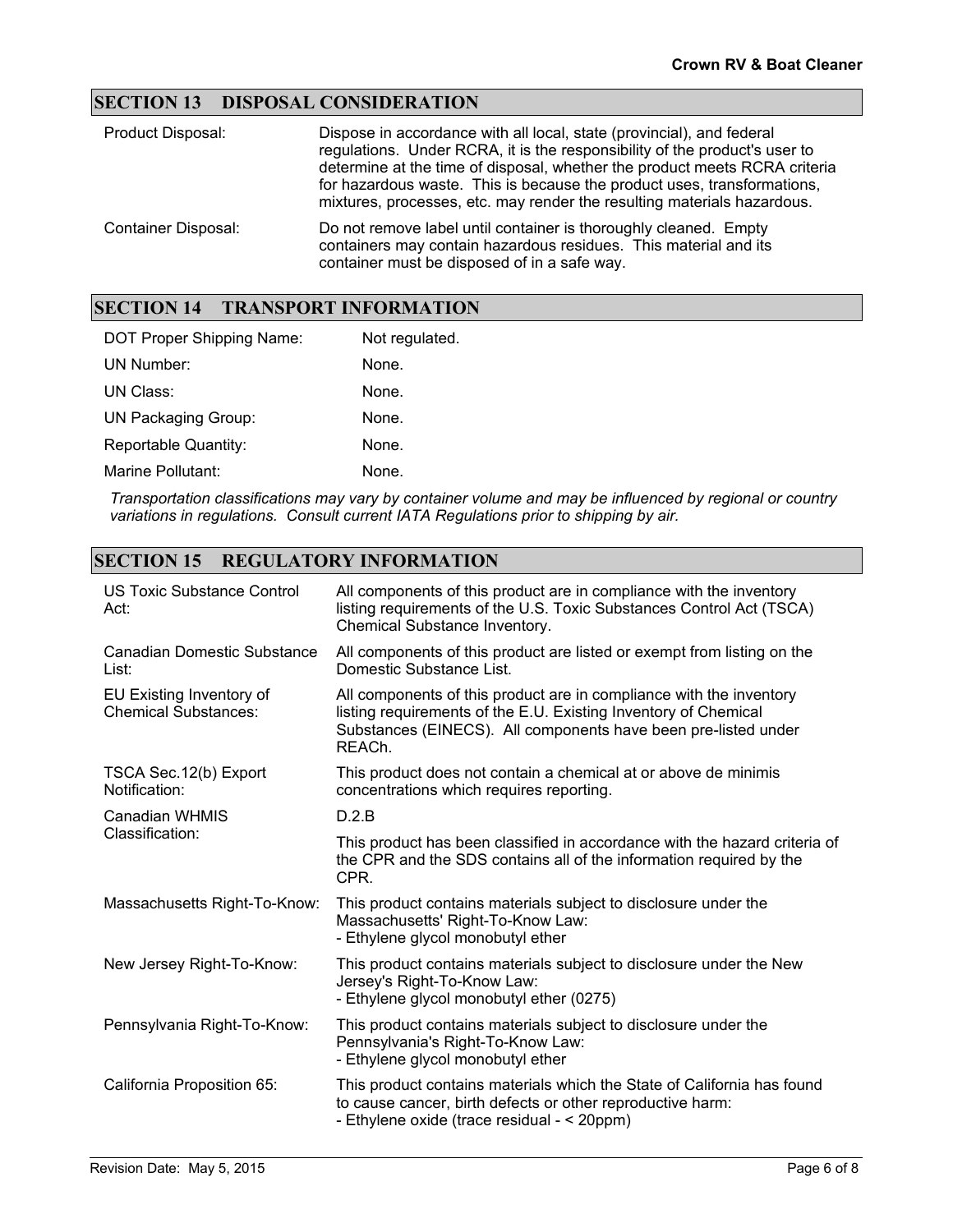### **SECTION 15 REGULATORY INFORMATION**

|                                                                          |                                  | - Formaldehyde (trace residual - < 2ppm)<br>- Nitrilotriacetic acid, trisodium salt monohydrate - < 0.003%)                   |
|--------------------------------------------------------------------------|----------------------------------|-------------------------------------------------------------------------------------------------------------------------------|
| <b>SARA TITLE III-Section</b><br>311/312 Categorization (40<br>CFR 370): | Immediate (acute) hazard         |                                                                                                                               |
| SARA TITLE III-Section 313<br>(40 CFR 372):                              | above de minimis concentrations: | This product contains materials which are listed in Section 313 at or<br>- Ethylene glycol monobutyl ether (as glycol ethers) |
| <b>CERCLA Hazardous</b><br>Substance (40 CFR 302)                        | Section 304 of EPCRA:            | This product contains materials subject to reporting under CERCLA and<br>- Ethylene glycol monobutyl ether (as glycol ethers) |
| Water Hazard Class (WGK):                                                |                                  | This product is slightly water-endangering (WGK=1).                                                                           |
| <b>Other Chemical Inventories:</b>                                       | Australia (AICS):                | All components listed or exempt from listing.                                                                                 |
|                                                                          | China (IECSC):                   | All components listed.                                                                                                        |
|                                                                          | Japan (ENCS):                    | All components listed or exempt from listing.                                                                                 |
|                                                                          | Korea (KCI):                     | All components listed or exempt from listing.                                                                                 |
|                                                                          | Philippines (PICCS):             | All components listed.                                                                                                        |

## **SECTION 16 OTHER INFORMATION**

| NFPA Rating - HEALTH:        | 2                                                                                                                                                                                                       |                                                                                                                                                                                                                                                                                                                                                                                                                                                                                                                                                                                                                                                                                                                                                                                                                                                                                                                       |
|------------------------------|---------------------------------------------------------------------------------------------------------------------------------------------------------------------------------------------------------|-----------------------------------------------------------------------------------------------------------------------------------------------------------------------------------------------------------------------------------------------------------------------------------------------------------------------------------------------------------------------------------------------------------------------------------------------------------------------------------------------------------------------------------------------------------------------------------------------------------------------------------------------------------------------------------------------------------------------------------------------------------------------------------------------------------------------------------------------------------------------------------------------------------------------|
| NFPA Rating - FIRE:          | 1                                                                                                                                                                                                       |                                                                                                                                                                                                                                                                                                                                                                                                                                                                                                                                                                                                                                                                                                                                                                                                                                                                                                                       |
| NFPA Rating - REACTIVITY:    | 0                                                                                                                                                                                                       |                                                                                                                                                                                                                                                                                                                                                                                                                                                                                                                                                                                                                                                                                                                                                                                                                                                                                                                       |
| NFPA Rating - SPECIAL:       | <b>NONE</b>                                                                                                                                                                                             |                                                                                                                                                                                                                                                                                                                                                                                                                                                                                                                                                                                                                                                                                                                                                                                                                                                                                                                       |
| SDS Date Issued:             | July 6, 2011                                                                                                                                                                                            |                                                                                                                                                                                                                                                                                                                                                                                                                                                                                                                                                                                                                                                                                                                                                                                                                                                                                                                       |
| <b>SDS Current Version:</b>  | 2.1                                                                                                                                                                                                     | Version Date:<br>May 5, 2015                                                                                                                                                                                                                                                                                                                                                                                                                                                                                                                                                                                                                                                                                                                                                                                                                                                                                          |
| <b>SDS Revision History:</b> |                                                                                                                                                                                                         | v2.1 Review and update to GHS format.                                                                                                                                                                                                                                                                                                                                                                                                                                                                                                                                                                                                                                                                                                                                                                                                                                                                                 |
| Abbreviations:               | GHS:<br>$CAS#$ :<br>OSHA:<br>NFPA:<br>DOT:<br>RCRA:<br>TLV:<br>TWA:<br>PEL:<br>STEL:<br>WEEL:<br>AIHA:<br>NTP:<br>IARC:<br>R:<br>$S$ :<br>LD50:<br>LC50:<br>EC50:<br><b>BCF</b><br>BOD:<br>Koc:<br>Tlm: | Globally Harmonized System of Classification and Labeling of<br>Chemicals<br><b>Chemical Abstract Services Number</b><br>ACGIH: American Conference of Governmental Industrial Hygienists<br>Occupational Safety and Health Administration<br>National Fire Protection Association<br>US Department of Transportation<br>US Resource Conservation and Recovery Act<br><b>Threshold Limit Value</b><br>Time-Weighted Average<br>Permissible Exposure Limit<br>Short Term Exposure Limit<br>Workplace Environmental Exposure Levels<br>American Industrial Hygiene Association<br>National Toxicology Program<br>International Agency for Research on Cancer<br><b>Risk</b><br>Safety<br>Lethal Dose 50%<br>Lethal Concentration 50%<br><b>Effective Concentration 50%</b><br><b>Bioconcentration Factor</b><br><b>Biological Oxygen Demand</b><br>Soil Organic Carbon Partition Coefficient.<br>Median Tolerance Limit |